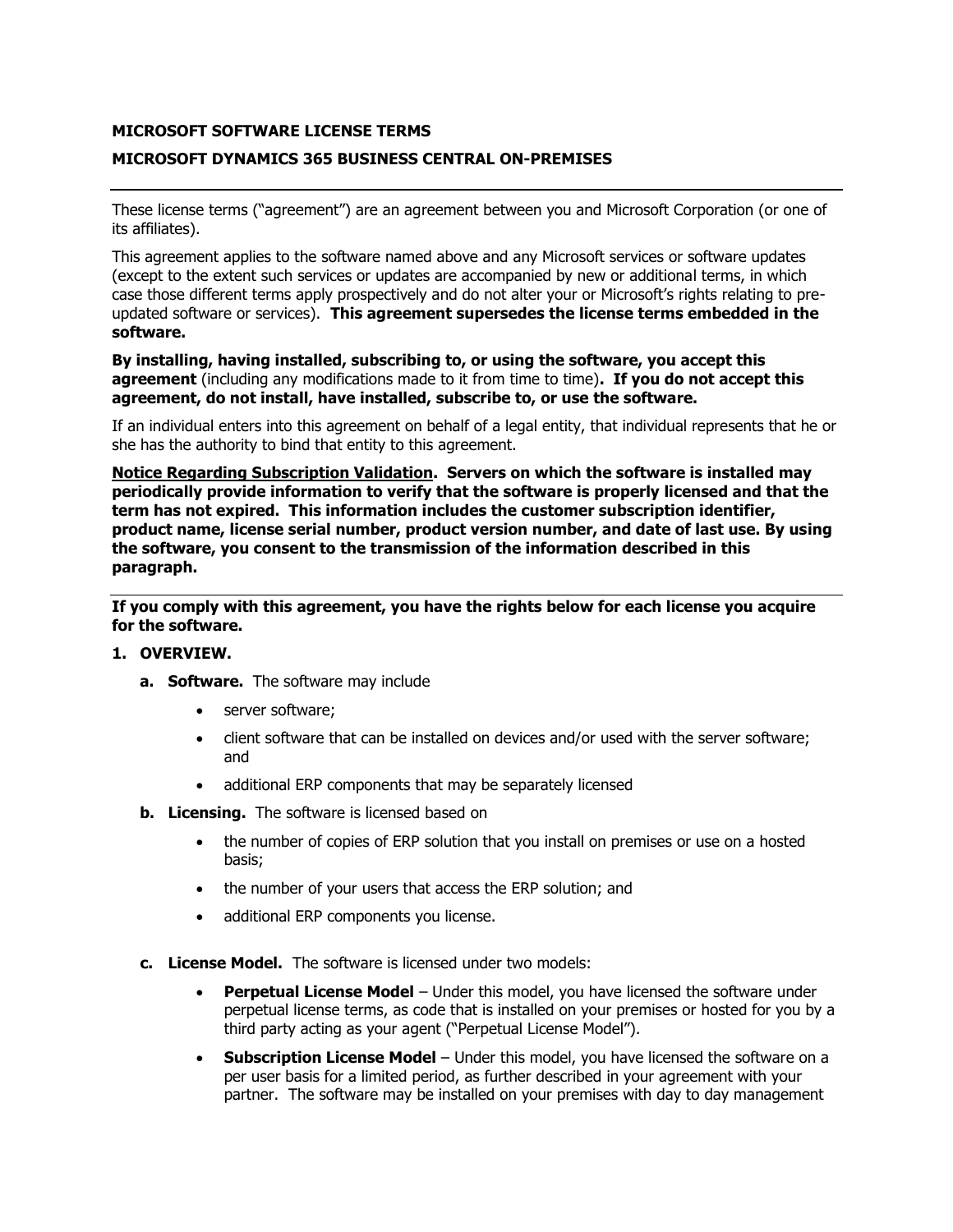and control solely by your partner or hosted by your partner or any third party providing services to you ("Subscription License Model").

• If your license expires or terminates, your right to use the software will stop immediately. If you continue using the software after that, you could be held liable for infringement of intellectual property rights, which could result in significant damages being assessed against you or other legal remedies.

## **2. DEFINITIONS.**

- "**affiliate**" means any legal entity that directly or indirectly owns, is directly or indirectly owned by, or that is directly or indirectly under common ownership with a party to this agreement.
- **"Additive SAL"** means a SAL that must be used on conjunction with a base SAL.
- "**business process outsourcing**" means the contracting of a specific critical or non-critical business task, function or process to a third-party service provider, where the services provided include direct or indirect access to the software.
- "**CAL**" means client access license.
- **"client software"** means the components of the software that allow a device to access or use the server software or to use certain aspects of the server software.
- "**device**" means a single personal computer, workstation, terminal, handheld computer, mobile phone, personal digital assistant, or other electronic device.
- **"direct access"** occurs when any user logs on to the software through a Microsoft Dynamics client.
- "**ERP**" means enterprise resource planning.
- "**ERP solution**" means the components of the software that control your users and financial reporting units.
- **"External Accountant User"** means a user employed by a third party to access the software, solely to provide supplemental professional accounting or bookkeeping services related to the auditing process.
- **"external user"** means your customers that are not included in the definition of "you".
- "**Full User**" means a user who has unrestricted access to all the functionality in the server software including setting-up, administering and managing all parameters or functional processes across the ERP solution.
- "**Instance"** means an image of software that is created by executing the software's setup or install procedure or by duplicating an existing Instance.
- **"internal business purposes"** means managing your business, but not that of an independent third party.
- "**Team Members**" means a user who accesses your ERP solution directly or indirectly for purposes of completing only the tasks described below. Any access beyond these limitations requires a Full User.
	- (i) "Read" access to data contained in the ERP solution through any client; or
	- (ii) "Write" access through any client accessing the ERP solution via the Microsoft Dynamics 365 Business Central API to a maximum of 3 table objects with the following exceptions:
		- Team Members users are not authorized to write to any of the following tables: General Ledger Entry (table number 17), Permission Set (table number 2000000004), Permission (table number 2000000005) or Access Control (table number 2000000053); and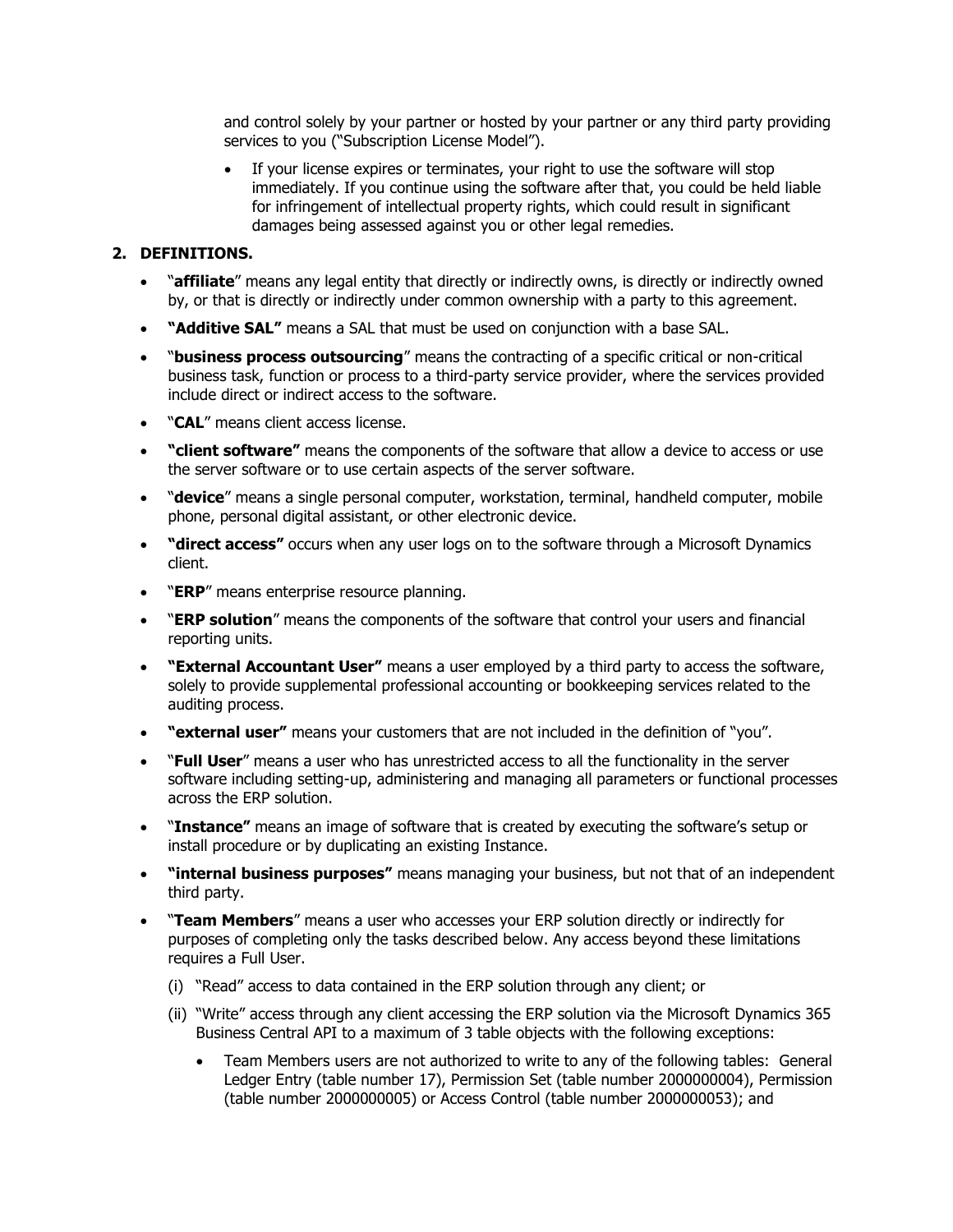- any table described in Appendix A of the software's Licensing Guide as "Team Members User Included Tables" do not count towards the 3 table objects. Microsoft may update such Appendix A of the Licensing Guide from time to time, at its discretion, to include additional Tables. See the Microsoft Dynamics 365 Business Central Licensing Guide located at [https://go.microsoft.com/fwlink/?linkid=2009643&clcid=0x409.](https://na01.safelinks.protection.outlook.com/?url=https%3A%2F%2Faka.ms%2FNAV2017LicensingGuide&data=01%7C01%7Caleahy%40microsoft.com%7Cc5edef34849e4afad84508d3ec7450da%7C72f988bf86f141af91ab2d7cd011db47%7C1&sdata=HYw3U8JLTGPxeqj0KmcMW98JHrMzr2Mk7orkONsmw1w%3D&reserved=0)
- **"operating system environment" or "OSE"** means all or part of an operating system Instance, or all or part of a virtual (or otherwise emulated) operating system Instance which enables separate machine identity (primary computer name or similar unique identifier) or separate administrative rights, and instances of applications, if any, configured to run on the operating system Instance or parts identified above. There are two types of OSEs, physical and virtual. A physical hardware system can have one Physical OSE and/or one or more Virtual OSEs.
- "**ownership**" means more than 50% ownership.
- "**partner**" means the entity that has signed a channel partner agreement with Microsoft authorizing it to market and distribute copies of the software. As used in this agreement or related, references to "partner" refer solely to marketing relationships and do not refer to or imply a partnership or any other legal relationship.
- **"Physical OSE"** means an OSE that is configured to run directly on a physical hardware system. The operating system Instance used to run hardware virtualization software (e.g. Microsoft Hyper-V Server or similar technologies) or to provide hardware virtualization services (e.g. Microsoft virtualization technology or similar technologies) is considered part of the Physical OSE.
- "**SAL**" means subscriber access license.
- **"server"** means a physical hardware system capable of running server software.
- **"Server Farm"** means a single data center or two data centers each physically located:
	- in a time zone that is within four hours of the local time zone of the other (Coordinated Universal Time (UTC) and not DST), and/or
	- within the European Union (EU) and/or European Free Trade Association (EFTA).
- **"server software"** means the components of the software that provides services or functionality on your server.
- **"System Administrator User"** means a user accessing the software, solely to install, configure and maintain the server software, including management of user rights.
- **"Virtual OSE"** means an OSE that is configured to run on a virtual hardware system.
- "**you**" means the legal entity that has agreed to this agreement, your affiliates, and each of your, and your affiliates', employees, contractors, agents and suppliers.

# **3. INSTALLATION AND USE RIGHTS.**

- **a. Server Software.** You must purchase a server software license to use the server software. You may install an unlimited number of copies of the server software to access your ERP solution.
- **b. Client Software.** You may only use the client software with the ERP solution. You may install an unlimited number of copies of the client software to access your ERP solution.
- **c. Additional ERP Components.** If additional ERP components are available to you, you must obtain a separate license for each ERP solution if you wish to run an additional ERP component for multiple ERP solutions. For additional information and license restrictions regarding additional ERP components, see the Microsoft Dynamics 365 Business Central Licensing Guide located at [https://go.microsoft.com/fwlink/?linkid=2009643&clcid=0x409.](https://na01.safelinks.protection.outlook.com/?url=https%3A%2F%2Faka.ms%2FNAV2017LicensingGuide&data=01%7C01%7Caleahy%40microsoft.com%7Cc5edef34849e4afad84508d3ec7450da%7C72f988bf86f141af91ab2d7cd011db47%7C1&sdata=HYw3U8JLTGPxeqj0KmcMW98JHrMzr2Mk7orkONsmw1w%3D&reserved=0)
- **d. Product Keys.** The software requires a key to install or access it. You are responsible for the use of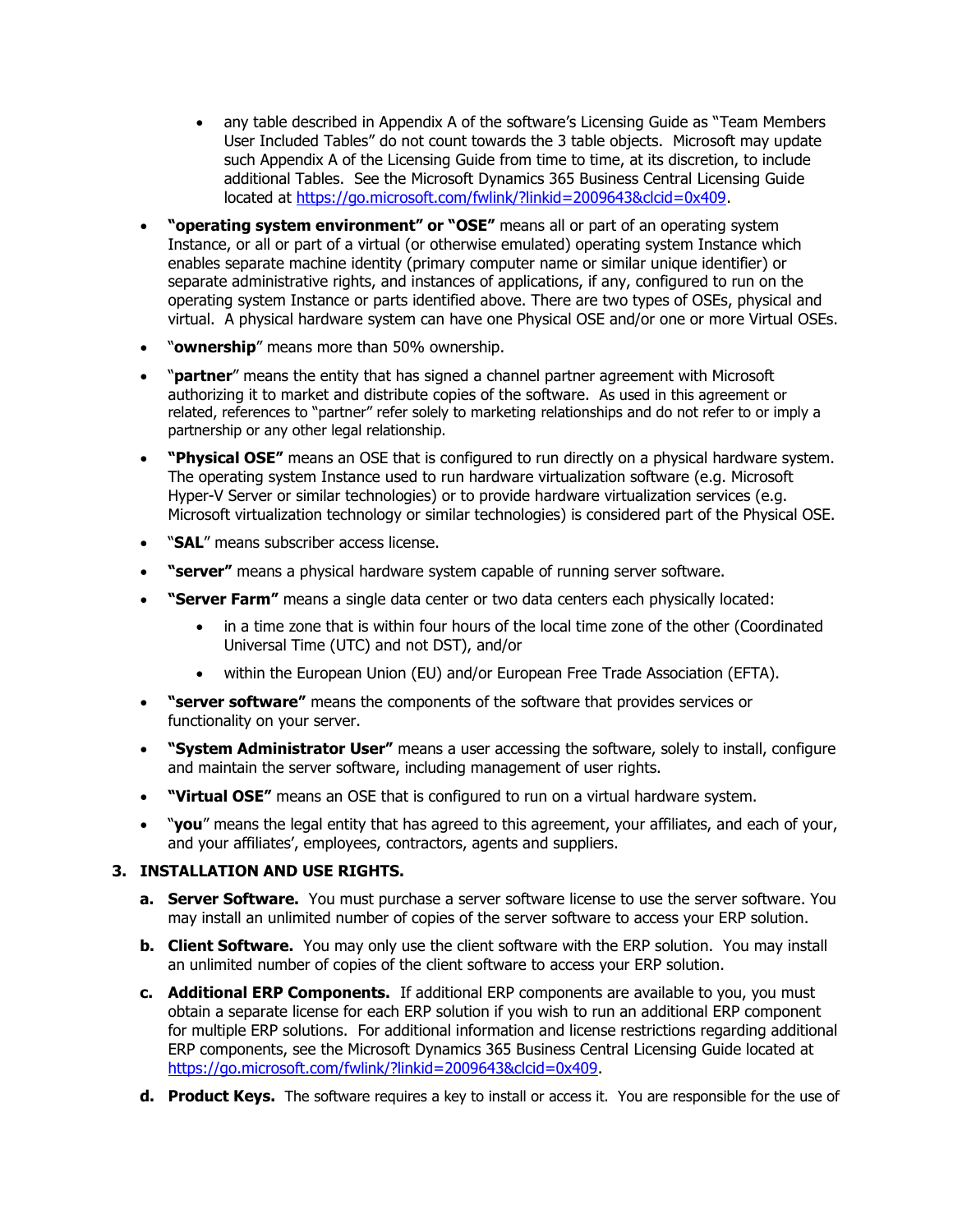any product key(s) assigned to you and must not share the key(s) with third parties. You may use as many copies of the software (including modifications) as the product key permits.

- **e. Font Components.** While the software is running, you may use its fonts to display and print content. You may temporarily download the fonts to a printer or other output device to print content, and you may embed fonts in content only as permitted by the embedding restrictions in the fonts.
- **4. TYPES OF USER LICENSES.** Except as otherwise specified, the types of user licenses for the software are as follows:
	- **a. Access Licenses (CALs and SALs).** In addition to the server software license, you must acquire and assign an Access License to each user that accesses the ERP solution directly or indirectly. You need an Access License for each user that directly or indirectly accesses the ERP solution through a third party application. Access Licenses are specific to an ERP solution and may not be used with or shared among different ERP solutions.

**Types of CALs.** There are two types of CALs: Full CALs and Team Members CALs.

- A "**Full CAL**" is a license that entitles a user to perform the tasks of a Full CAL User.
- A **"Team Members CAL"** is a license that entitles a user to perform only the tasks of a Team Members user. You may license up to 4 Team Members CALs per Full CAL.

**Types of SALs.** There are two types of SALs: Full SALs, and Team Members SALs.

- A "**Full User SAL**" is a base SAL license that entitles a user to perform Full User tasks across the ERP Solution using all of the functionality included in the ERP solution, as described in the Microsoft Dynamics 365 Business Central on-premises Licensing Guide located at [https://go.microsoft.com/fwlink/?linkid=2009643&clcid=0x409.](https://na01.safelinks.protection.outlook.com/?url=https%3A%2F%2Faka.ms%2FNAV2017LicensingGuide&data=01%7C01%7Caleahy%40microsoft.com%7Cc5edef34849e4afad84508d3ec7450da%7C72f988bf86f141af91ab2d7cd011db47%7C1&sdata=HYw3U8JLTGPxeqj0KmcMW98JHrMzr2Mk7orkONsmw1w%3D&reserved=0)
- A **"Team Members SAL"** is a license that entitles a user to perform only the tasks of a Team Members user.
- **b. Named user**, meaning each user requires a separate User License; Named user licenses cannot be shared but an individual with a named user license may access the service through multiple devices.
- **c. "User SALs"** are licenses that are specific to each user and may not be shared with other users. You may select the Full SAL or the Team Members SAL as user SAL types. The Team Members SAL grants access to the same set of functionalities that are available to users performing Full User tasks, subject to the restrictions listed in the Team Members User definition. Microsoft grants you, at no charge, two SALs of the same type used by your Full Users: one specifically for an External Accountant User, and one specifically for a System Administrator User. You may permanently reassign your user SAL from one user to another. You may temporarily reassign your user SAL to a temporary user while the permanent user is absent. The External Accountant User and the System Administrator User cannot be used for any other purposes. User SALs can only be licensed under the Subscription License Model.
- **d. "External Users"** You do not need Access Licenses for external users. External users must be designated in the user table for the software, and cannot use any clients provided by the Microsoft Dynamics 365 Business Central Application Programming Interface (API), such as the Microsoft Dynamics NAV Windows client, or the Microsoft Dynamics 365 Business Central 2018 Web Client. External User licenses must not be used for business process outsourcing purposes.

For additional information about the types of user licenses and the license restrictions regarding user licenses, see the Microsoft Dynamics 365 Business Central Licensing Guide located at [https://go.microsoft.com/fwlink/?linkid=2009643&clcid=0x409.](https://na01.safelinks.protection.outlook.com/?url=https%3A%2F%2Faka.ms%2FNAV2017LicensingGuide&data=01%7C01%7Caleahy%40microsoft.com%7Cc5edef34849e4afad84508d3ec7450da%7C72f988bf86f141af91ab2d7cd011db47%7C1&sdata=HYw3U8JLTGPxeqj0KmcMW98JHrMzr2Mk7orkONsmw1w%3D&reserved=0)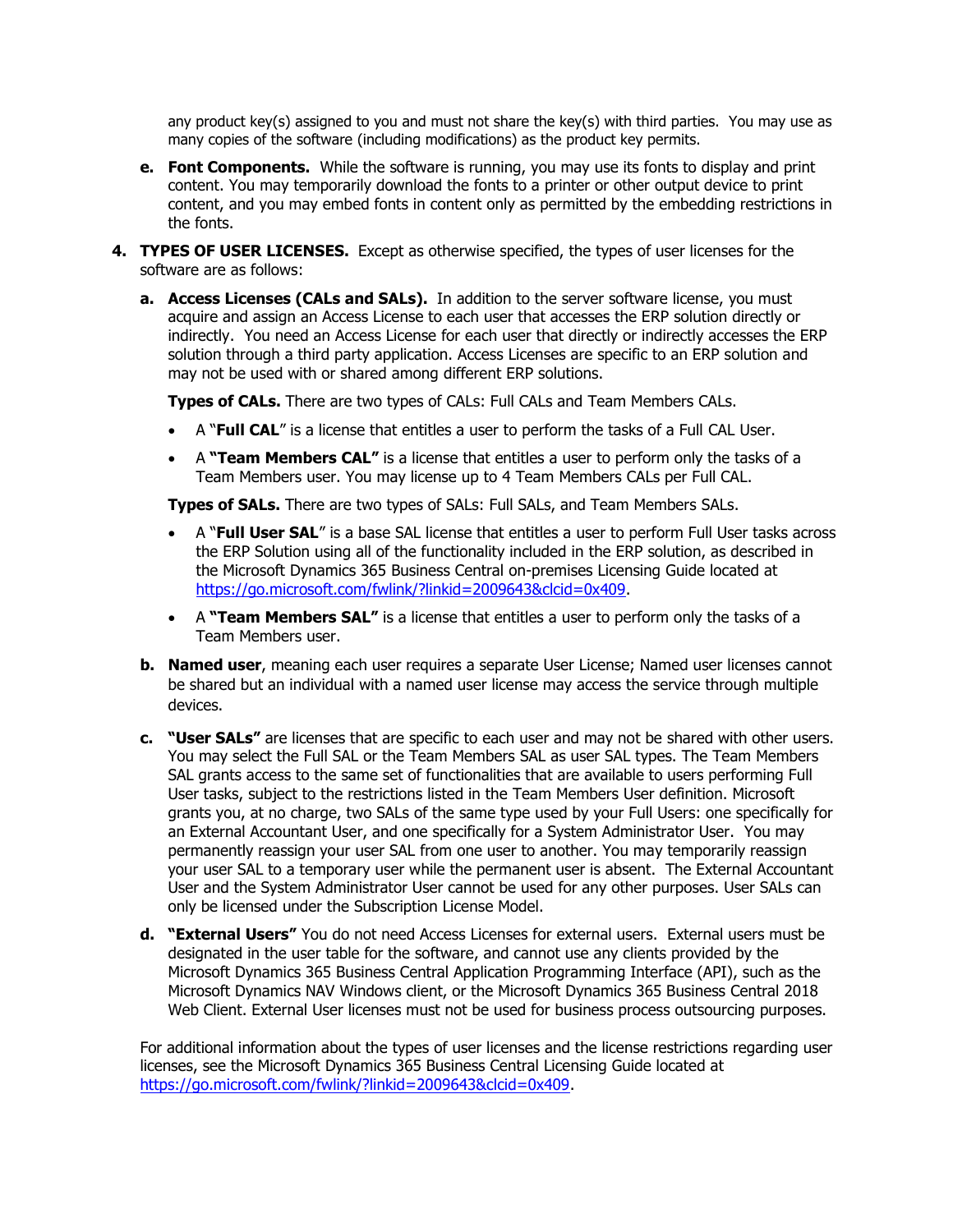## **5. TERMS SPECIFIC TO SUBSCRIPTION LICENSE MODEL.**

## a. **Subscription Validation.**

- Servers on which the software is installed will from time to time perform a validation check of the software. Validation verifies that the software has been properly licensed. It also verifies that no unauthorized changes have been made to the validation functions of the software.
	- The validation check may be initiated by the software or Microsoft. To enable validation checks, the software may from time to time require updates or additional downloads of the validation functions of the software. The updates or downloads are required for the proper functioning of the software and may be downloaded and installed without further notice to you. During or after a validation check, the server may send information about the software, the computer and the results of the validation check to Microsoft. This information includes customer subscription identifier, product name, license serial number, product version number, and the date of last use. Microsoft will use this information only to verify licensing compliance. By using the software, you consent to the transmission of this information. For more information about validation and what is sent during or after a validation check, see [https://go.microsoft.com/fwlink/?linkid=829950.](https://go.microsoft.com/fwlink/?linkid=829950)
- If, after a validation check, the software is found to be improperly licensed, Microsoft or your partner may provide notice that the software is improperly licensed, and you may
	- receive reminders to obtain a properly licensed copy of the software, or
	- heed to follow instructions in the notice to be licensed to use the software.
- b. **Term.** The term for your subscription license is set in your agreement with your partner.

# **6. ADDITIONAL LICENSING REQUIREMENTS AND/OR USE RIGHTS**

- **a. Multiplexing.** Multiplexing (sometimes referred to as "pooling") is a manner of indirect hardware or software access ("indirect access") that
	- pools connections,
	- reroutes information,
	- reduces the number of users that directly access or use the software, or
	- reduces the number of users the software directly manages.

Any user accessing the ERP Solution through a multiplexed connection must be appropriately licensed with an Access License.

**b. Business Process Outsourcing.** You may not use the software to provide business process outsourcing services to your clients or customers. You may however make your Access Licenses available to business process outsourcers acting on your behalf and providing services to your business.

### **c. License Mobility and Outsourcing Software Management.**

- **License Mobility.** You may reassign your ERP Solution Licenses, for which you are under a current maintenance plan, to (i) any servers running Physical OSEs or Virtual OSEs dedicated to you and located within the same Server Farm as often as needed, or (ii) from one Server Farm to another, but not on a short-term basis (i.e., not within 90 days of the last assignment).
- **Outsourcing Software Management.** You may install and use permitted copies of the software on servers and other devices that are under the day-to-day management and control of third parties, provided all such servers and other devices are and remain fully dedicated to your use. You are responsible for all of the obligations under your licensing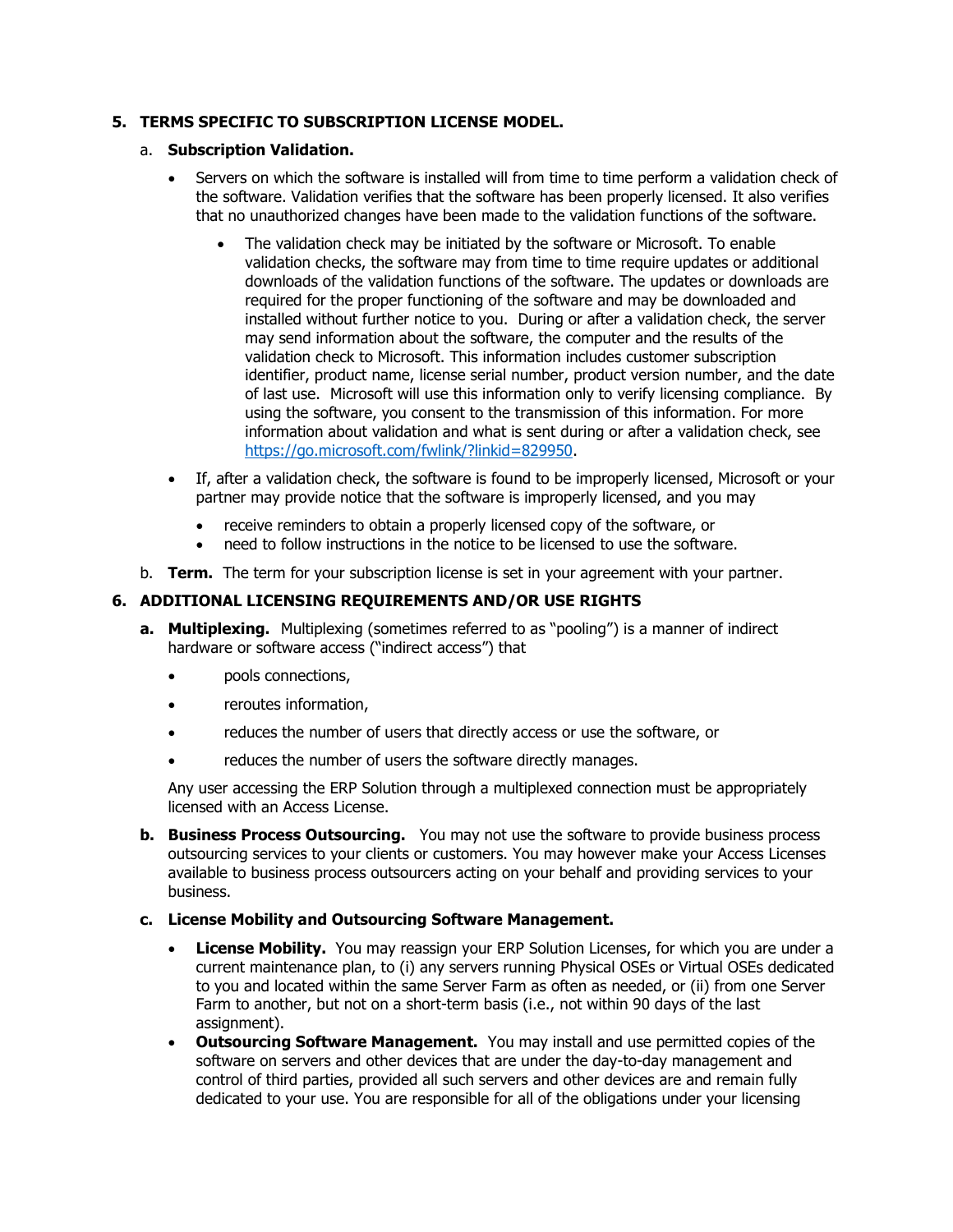agreement regardless of the physical location of the hardware upon which the software is used.

- **d. License Grant for Templates.** You may copy and use templates provided with the software and identified for such use in documents and projects that you create. You may distribute those documents and projects non-commercially.
- **e. Included Microsoft Applications.** This software includes components from MSFT SQL Server 2017 Express, Microsoft SQL Server 2012 Native Client, Microsoft SQL Server 2017 Shared Management Objects, Microsoft Exchange Web Services Managed API 2.2, Microsoft Chart Controls for Microsoft.NET Framework 4.5 for Microsoft Windows Operating System, Microsoft Dynamics 365 CRM SDK core tools**,** Microsoft Dynamics CRM SDK Assemblies**,** .NET Framework 4.7**,** Microsoft.AspNetCore.Mvc**,** Microsoft.AspNetCore.Mvc.TagHelpers**,**  Microsoft.AspNetCore.Cors**,** Microsoft.AspNetCore.Server.IISIntegration**,**  Microsoft.AspNetCore.Server.Kestrel**,** Microsoft.AspNetCore.Server.Kestrel.Https**,**  Microsoft.AspNetCore.StaticFiles**,** Microsoft.AspNetCore.Diagnostics**,**  Microsoft.AspNetCore.Authentication.Cookies**,** Microsoft.AspNetCore.Routing**,**  Microsoft.AspNetCore.ResponseCaching**,**  Microsoft.Extensions.Configuration.EnvironmentVariables**,**  Microsoft.Extensions.Configuration.Json**,** Microsoft.Extensions.Logging**,**  Microsoft.Extensions.Logging.Console**,** Microsoft.Extensions.Logging.Debug**,**  Microsoft.Extensions.Logging.Filter**,** Microsoft.Extensions.Options.ConfigurationExtensions**,**  MicrosoftServiceFabric**,** Microsoft.ServiceFabric.Data**,** Microsoft.ServiceFabric.Services**,**  Microsoft.ServiceFabric.AspNetCore.WebListener**,** Microsoft.AspNetCore.ResponseCaching**,**  System.Collections.Immutable**,** Microsoft.Extensions.Configuration.CommandLine**,** Microsoft Report Viewer Control for ASP.Net Web Forms applications**,** Microsoft SQL Server 2016 Report Builder**,** Microsoft SQL Server 2017 System CLR Types, Microsoft.AspNet.OData 7.0.1, Microsoft.Extensions.DependencyInjection 1.0.0, Microsoft.Extensions.DependencyInjection.Abstractions 1.0.0, Microsoft.OData.Core 7.5.0, Microsoft.OData.Edm 7.5.0, Microsoft.Spatial 7.5.0, Microsoft.CodeAnalysis.Analyzers 1.1. These components are governed by separate agreements and their own product support policies, as described in the license terms found in the installation directory for that component or in the
	- "Licenses" folder accompanying the software.
- **f. Modifications.** You may modify the software only as necessary to use it for your internal business purposes if you received it in source code form or you or any third party acting on your behalf have licensed tools from Microsoft that allow you or that third party to modify the software's object code. **Microsoft is not responsible for any problems that result from modifications made to the software.** For any modifications, **you will indemnify, defend, and hold harmless Microsoft from any claims, including attorneys' fees, related to any modification made to the software or use of your programs that include any modification.** Microsoft does not, and will not have any obligation to, provide technical or other support for any modifications to the software.
- **g. Fictitious Data.** The uniform resource locators (URLs), addresses, names of individuals, companies, cities, states, and other items depicted and referenced in Microsoft material are fictitious in nature. They are provided as examples and illustrations only. No real association or connection is intended or should be inferred.
- **h. Complex Software.** The software is complex computer software. Its performance will vary depending on your hardware platform, software interactions, the configuration of the software and other factors. The software is neither fault tolerant nor free from errors, conflicts or interruptions.
- **i. Third Party Software.** The software may include third party applications that are licensed to you under this agreement or under their own terms. License terms, notices, and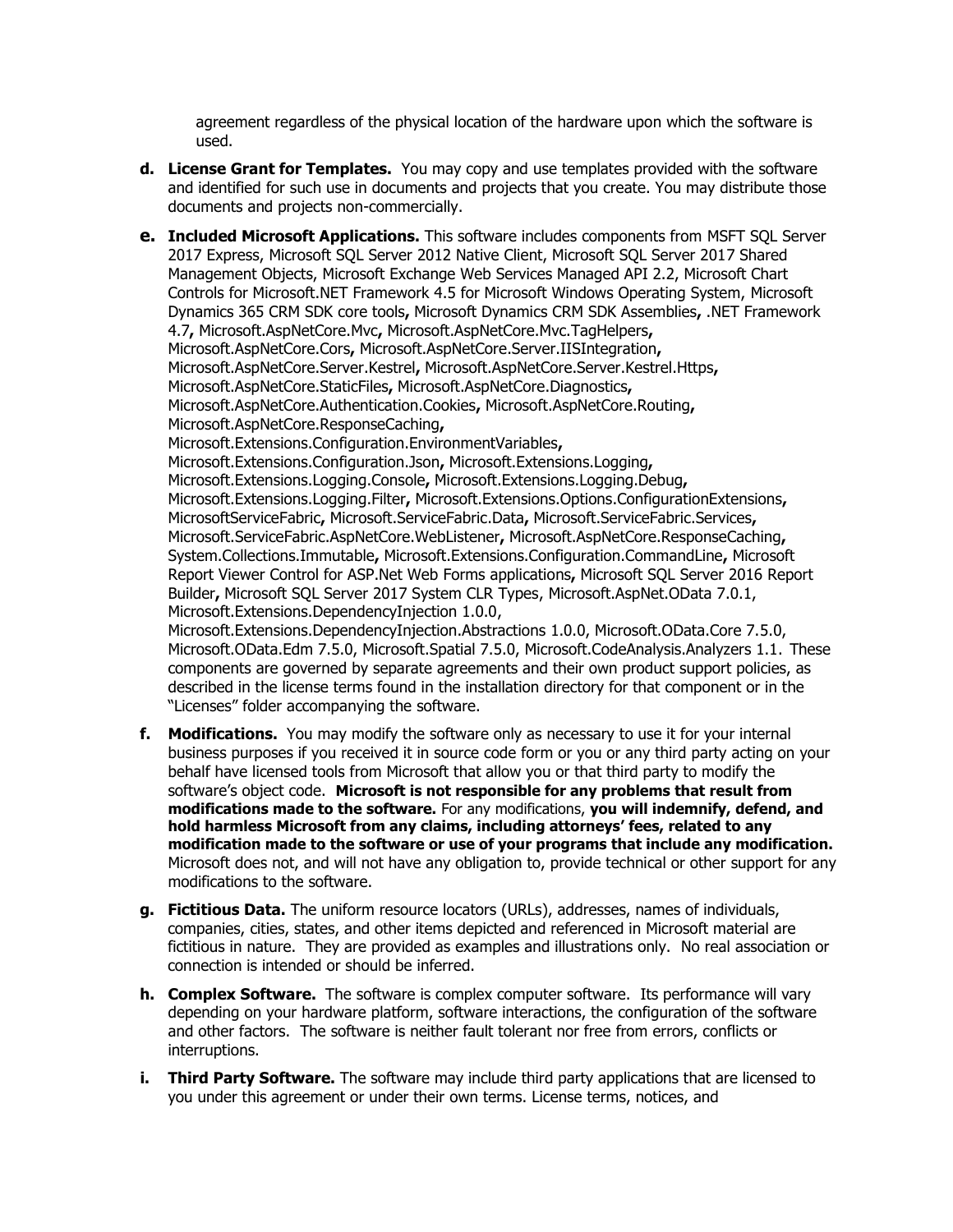acknowledgements, if any, for the third party applications may be accessible online at http://aka.ms/thirdpartynotices or in an accompanying notices file. Even if such applications are governed by other agreements, the disclaimer, limitations on, and exclusions of damages below also apply to the extent allowed by applicable law.

- **j.** Additional Functionality. Microsoft may provide additional functionality for the software. Other license terms and fees may apply.
- **7. DATA COLLECTION.** The software may collect information about you and your use of the software and send that to Microsoft. Microsoft may use this information to provide services and improve Microsoft's products and services. Your opt-out rights, if any, are described in the product documentation. Some features in the software may enable collection of data from users of your applications that access or use the software. If you use these features to enable data collection in your applications, you must comply with applicable law, including getting any required user consent, and maintain a prominent privacy policy that accurately informs users about how you use, collect, and share their data. You can learn more about Microsoft's data collection and use in the product documentation and the Microsoft Privacy Statement at

<https://go.microsoft.com/fwlink/p/?linkid=857875>. You agree to comply with all applicable provisions of the Microsoft Privacy Statement.

- **8. PROCESSING OF PERSONAL DATA.** To the extent Microsoft is a processor or sub processor of personal data in connection with the software, Microsoft makes the commitments in the European Union General Data Protection Regulation Terms of the [Online Services Terms](https://na01.safelinks.protection.outlook.com/?url=http://www.microsoftvolumelicensing.com/DocumentSearch.aspx?Mode=3&DocumentTypeId=31&data=02%7C01%7Cv-anearn@microsoft.com%7C11dea81cce4f4bff35ff08d56d933dad%7Cee3303d7fb734b0c8589bcd847f1c277%7C1%7C0%7C6365354015380267) to all customers effective 25 May 2018, at [http://go.microsoft.com/?linkid=9840733.](http://go.microsoft.com/?linkid=9840733)
- **9. COMPETITIVE BENCHMARKING.** If you are a direct competitor, and you access or use the software for purposes of competitive benchmarking, analysis, or intelligence gathering, you waive as against Microsoft, its subsidiaries, and its affiliated companies (including prospectively) any competitive use, access, and benchmarking test restrictions in the terms governing your software to the extent your terms of use are, or purport to be, more restrictive than Microsoft's terms. If you do not waive any such purported restrictions in the terms governing your software, you are not allowed to access or use this software, and will not do so.

### **10. SCOPE OF LICENSE.**

The software is licensed, not sold. Microsoft reserves all other rights. Unless applicable law gives you more rights despite this limitation, you will not (and have no right to):

- **a.** work around any technical limitations in the software that only allow you to use it in certain ways;
- **b.** reverse engineer, decompile or disassemble the software;
- **c.** remove, minimize, block, or modify any notices of Microsoft or its suppliers in the software;
- **d.** use the software in any way that is against the law or to create or propagate malware; or
- **e.** share, publish, distribute, or lend the software, provide the software as a stand-alone hosted solution for others to use, or transfer the software or this agreement to any third party.
- 11. **BACKUP COPY.** You may make multiple copies of the software for backup, development and testing purposes, so long as such copies are not used in production and the development or testing is for your internal business purpose only. Your backup copies may be hosted by a third party on your behalf as provided in Section 6.b.
- **12. FAIL-OVER RIGHTS.** In addition to your use of the software under Section 3 above, you may run a single passive fail-over of your ERP solution that will only be used or accessed for temporary support when the primary ERP solution is unavailable.
- **13. LICENSE TRANSFER.** Nothing in this agreement prohibits the transfer of the software to the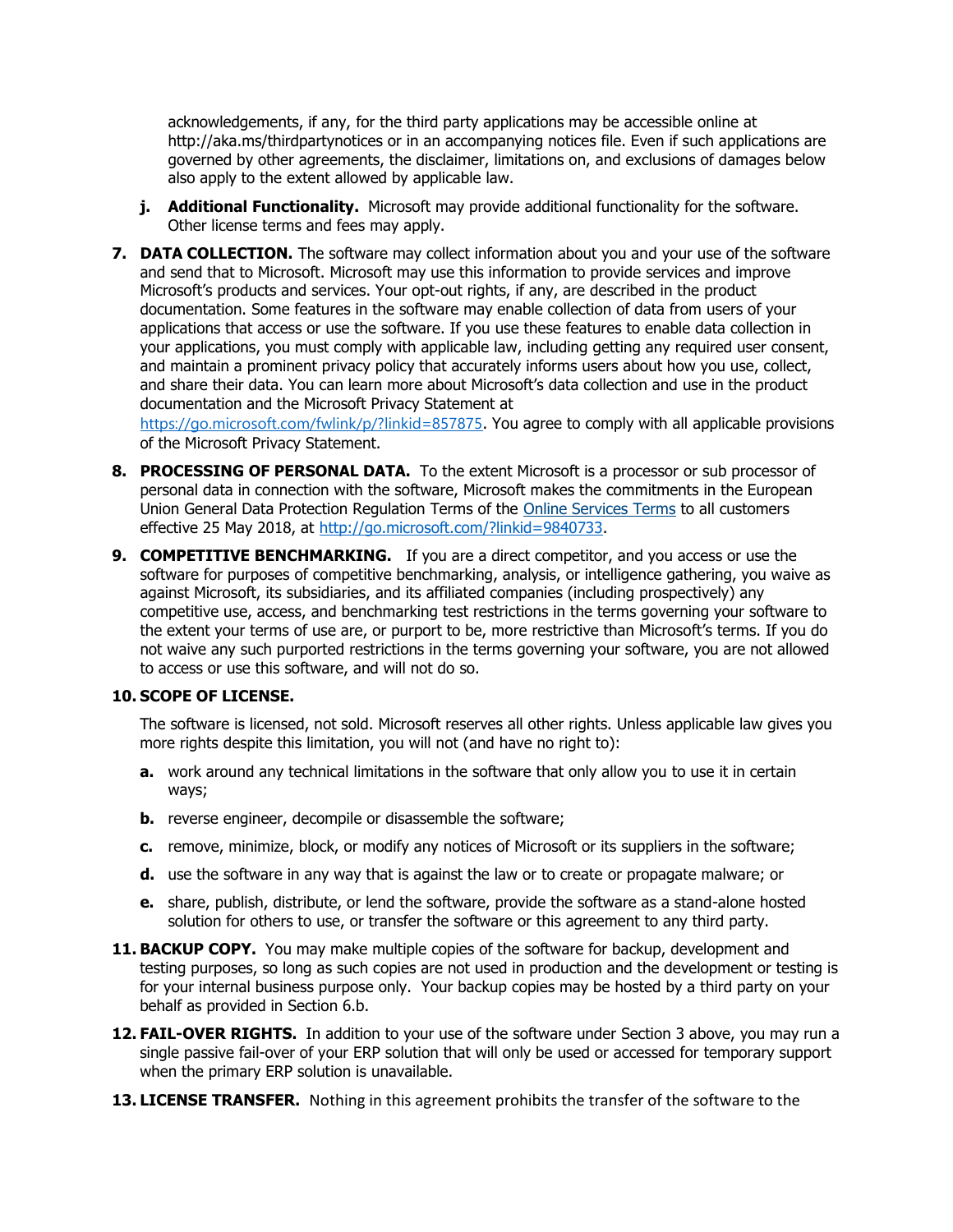extent allowed under applicable law if the distribution right has been exhausted.

- **14. DOCUMENTATION.** Any person that has valid access to your computer or internal network may copy and use the documentation for your internal, reference purposes.
- **15. DOWNGRADE.** You have no rights to use earlier versions of the software under this license and Microsoft is not obligated to supply earlier versions to you.
- **16. EXPORT RESTRICTIONS.** You must comply with all domestic and international export laws and regulations that apply to the software, which include restrictions on destinations, end users, and end use. For further information on export restrictions, visit http://aka.ms/exporting.
- **17. SUPPORT SERVICES.** Microsoft provides support services for the software as described at https://support.microsoft.com/en-us/lifecycle/search.
- **18. LOCALIZATION AND TRANSLATION.** Microsoft provides certain localizations and translations for the software as described at [https://go.microsoft.com/fwlink/?linkid=829759.](https://go.microsoft.com/fwlink/?linkid=829759)
- **19. UPDATES.** The software may periodically check for updates, and download and install them for you. You may obtain updates only from Microsoft or authorized sources. Microsoft may need to update your system to provide you with updates. You agree to receive these automatic updates without any additional notice. Updates may not include or support all existing software features, services, or peripheral devices.
- **20. TERMINATION.** Without prejudice to any other rights, Microsoft may terminate this agreement if you fail to comply with any of its terms or conditions. In such event, you must destroy all copies of the software and all of its component parts.
- **21. ENTIRE AGREEMENT.** This agreement (including the warranty below), and any other terms Microsoft may provide for supplements, updates, or third party applications, is the entire agreement for the software.
- **22. APPLICABLE LAW AND PLACE TO RESOLVE DISPUTES.** If you acquired the software in the United States or Canada, the laws of the state or province where you live (or, if a business, where your principal place of business is located) govern the interpretation of this agreement, claims for its breach, and all other claims (including consumer protection, unfair competition, and tort claims), regardless of conflict of laws principles. If you acquired the software in any other country, its laws apply. If U.S. federal jurisdiction exists, you and Microsoft consent to exclusive jurisdiction and venue in the federal court in King County, Washington for all disputes heard in court. If not, you and Microsoft consent to exclusive jurisdiction and venue in the Superior Court of King County, Washington for all disputes heard in court.
- 23. **CONSUMER RIGHTS; REGIONAL VARIATIONS.** This agreement describes certain legal rights. You may have other rights, including consumer rights, under the laws of your state, province, or country. Separate and apart from your relationship with Microsoft, you may also have rights with respect to the party from which you acquired the software. This agreement does not change those other rights if the laws of your state, province, or country do not permit it to do so. For example, if you acquired the software in one of the below regions, or mandatory country law applies, then the following provisions apply to you:
	- a. **Australia.** You have statutory guarantees under the Australian Consumer Law and nothing in this agreement is intended to affect those rights.
	- b. **Canada.** If you acquired this software in Canada, you may stop receiving updates by turning off the automatic update feature, disconnecting your device from the Internet (if and when you reconnect to the Internet, however, the software will resume checking for and installing updates),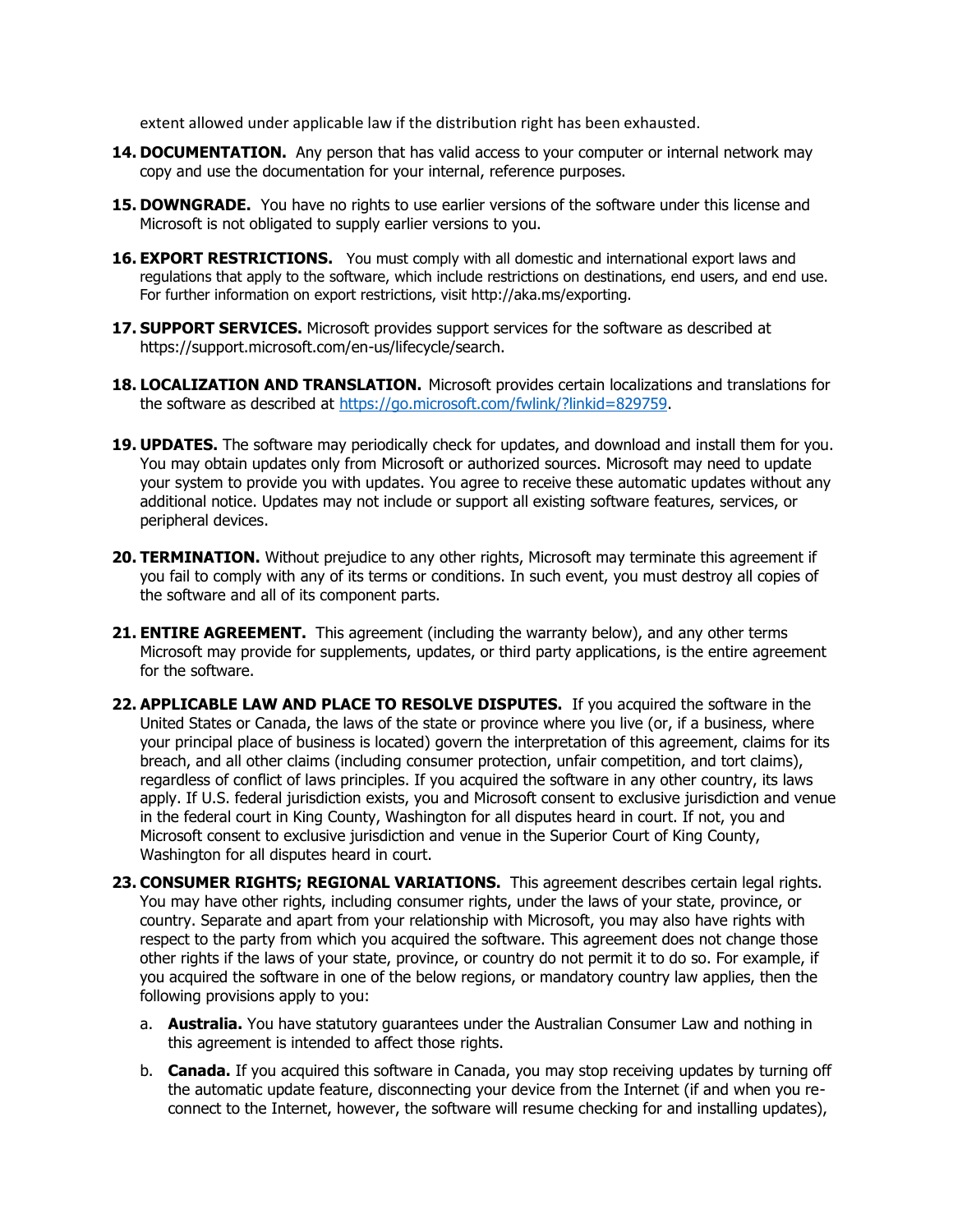or uninstalling the software. The product documentation, if any, may also specify how to turn off updates for your specific device or software.

#### **c. Germany and Austria.**

- (i) **Warranty.** The properly licensed software will perform substantially as described in any Microsoft materials that accompany the software. However, Microsoft gives no contractual guarantee in relation to the licensed software.
- (ii) **Limitation of Liability.** In case of intentional conduct, gross negligence, claims based on the Product Liability Act, as well as, in case of death or personal or physical injury, Microsoft is liable according to the statutory law.

Subject to the foregoing clause (ii), Microsoft will only be liable for slight negligence if Microsoft is in breach of such material contractual obligations, the fulfillment of which facilitate the due performance of this agreement, the breach of which would endanger the purpose of this agreement and the compliance with which a party may constantly trust in (so-called "cardinal obligations"). In other cases of slight negligence, Microsoft will not be liable for slight negligence.

**24. DEFENSE OF INFRINGEMENT AND MISAPPROPRIATION CLAIMS.** Microsoft will defend you against any claims made by an unaffiliated third party that the software infringes its patent, copyright or trademark or misappropriates its trade secret, and will pay the amount of any resulting adverse final judgment (or settlement to which Microsoft consents).

You must notify us promptly in writing of the claim and give us sole control over its defense or settlement. You agree to provide us with reasonable assistance in defending the claim, and Microsoft will reimburse you for reasonable out of pocket expenses that you incur in providing that assistance. The terms "misappropriation" and "trade secret" are used as defined in the Uniform Trade Secrets Act, except in the case of claims arising outside the United States, in which case "trade secret" will mean "undisclosed information" as described in Article 39.2 of the TRIPs agreement and "misappropriation" will mean intentionally unlawful use.

Our obligations will not apply to the extent that the claim or adverse final judgment is based on (i) your use of the software after Microsoft notifies you to discontinue use due to such a claim; (ii) your combining the software with a non-Microsoft product (hardware, software or service), data or business process including third party add-ons or programs; (iii) damages attributable to the value of the use of a non-Microsoft product, data or business process; (iv) your altering or modifying the software, including any modifications by third parties; (v) your distribution of the software to, or its use for the benefit of, any third party; (vi) your use of Microsoft trademark(s) without express written consent to do so; or (vii) for any trade secret claim, your acquiring a trade secret (a) through improper means; (b) under circumstances giving rise to a duty to maintain its secrecy or limit its use; or (c) from a person (other than Microsoft or its affiliates) who owed to the party asserting the claim a duty to maintain the secrecy or limit the use of the trade secret. You will reimburse us for any costs or damages that result from these actions.

If Microsoft receives information concerning an infringement or misappropriation claim related to the software, Microsoft may, at its expense and without obligation to do so, either (i) procure for you the right to continue to run the software, or (ii) modify the software or replace it with a functional equivalent, to make it non-infringing, in which case you will stop running the software immediately. If, as a result of an infringement or misappropriation claim, your use of the software is enjoined by a court of competent jurisdiction, Microsoft will, at its option, either procure the right to continue its use, replace it with a functional equivalent, modify it to make it non-infringing, or refund the amount paid and terminate this license.

If any other type of third party claim is brought against you regarding Microsoft's intellectual property, you must notify us promptly in writing. Microsoft may, at its option, choose to treat these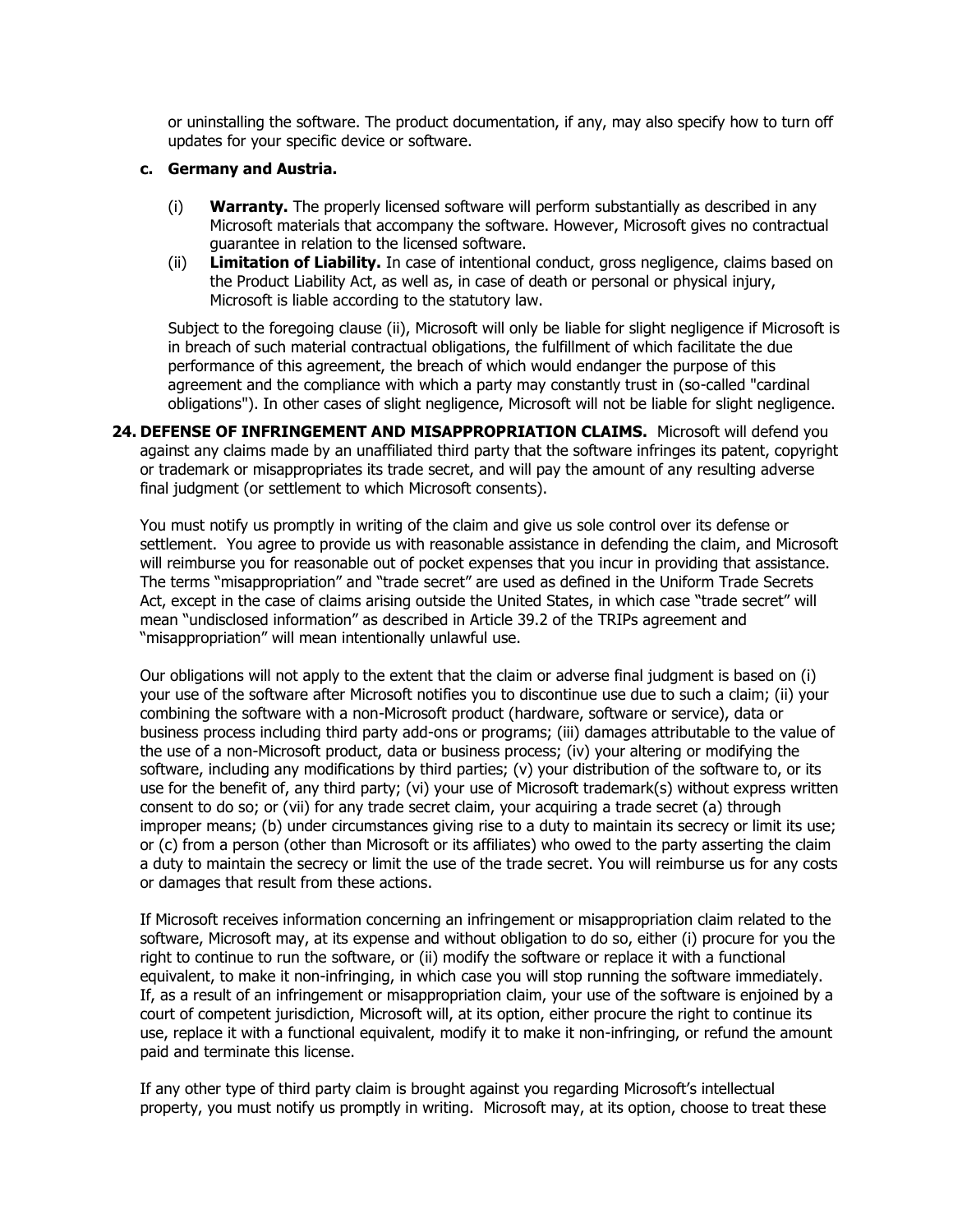claims as being covered by this section. This Section 24 provides your exclusive remedy for third party copyright, patent or trademark infringement and trade secret misappropriation claims.

#### **25. LIMITATION ON AND EXCLUSION OF DAMAGES. You can recover from Microsoft and its suppliers only direct damages up to the amount you paid for the software except for claims covered by Section 24. You cannot recover any other damages, including consequential, lost profits, special, indirect or incidental damages.**

This limitation applies to

- anything related to the: (i) software, (ii) services, (iii) content (including code) on any third party Internet sites, or (iv) third party materials; and
- claims for breach of contract, breach of warranty, guarantee or condition, strict liability, negligence, loss of data, damage to records or data, loss of goodwill, loss as a consequence of a business interruption or any other tort to the extent permitted by applicable law.

It also applies even if

- repair, replacement or a refund for the software does not fully compensate you for any losses; or
- Microsoft knew or should have known about the possibility of the damages.

Some states do not allow the exclusion or limitation of incidental or consequential damages, so the above limitation or exclusion may not apply to you. They also may not apply to you because your country may not allow the exclusion or limitation of incidental, consequential or other damages.

#### **26. VERIFYING COMPLIANCE.**

- **a. Right to verify compliance.** You are required to keep records (including proof of purchase) relating to the software you use under this agreement. Microsoft has the right to verify compliance with this agreement, at Microsoft's expense. You agree to provide reasonable cooperation in the event of a compliance audit, including by allowing Microsoft, on request, to access the usage report as a tool in conducting the audit.
- **b.** Verification process and limitations. To verify compliance with the terms of this Agreement, Microsoft will engage an independent accountant from an internationally recognized public accounting firm, which will be subject to a confidentiality obligation. Verification will take place upon not fewer than 30 days' notice, during normal business hours and in a manner that does not interfere unreasonably with your operations. As an alternative, Microsoft can require you to complete Microsoft's self-audit questionnaire relating to the software you use under this agreement, but reserves the right to use a verification process as set out above.
- **c. Verification frequency.** If Microsoft undertakes verification and does not find material unlicensed use (license shortage of 5% or more), then Microsoft will not undertake another verification of the same entity for at least one year.
- **d. Use of Results.** Microsoft and Microsoft's auditors will use the information obtained in compliance verification only to enforce Microsoft's rights and to determine whether you are in compliance with the terms of this agreement. By invoking the rights and procedures described above, Microsoft does not waive its rights to enforce this agreement or to protect its intellectual property by any other means permitted by law.
- **e. Remedies for non-compliance.** If verification or self-audit reveals any unlicensed use, you must promptly order sufficient licenses to cover your use. If material unlicensed use is found, you must reimburse Microsoft for the costs Microsoft has incurred in verification and acquire the necessary additional licenses at single retail license cost within 30 days.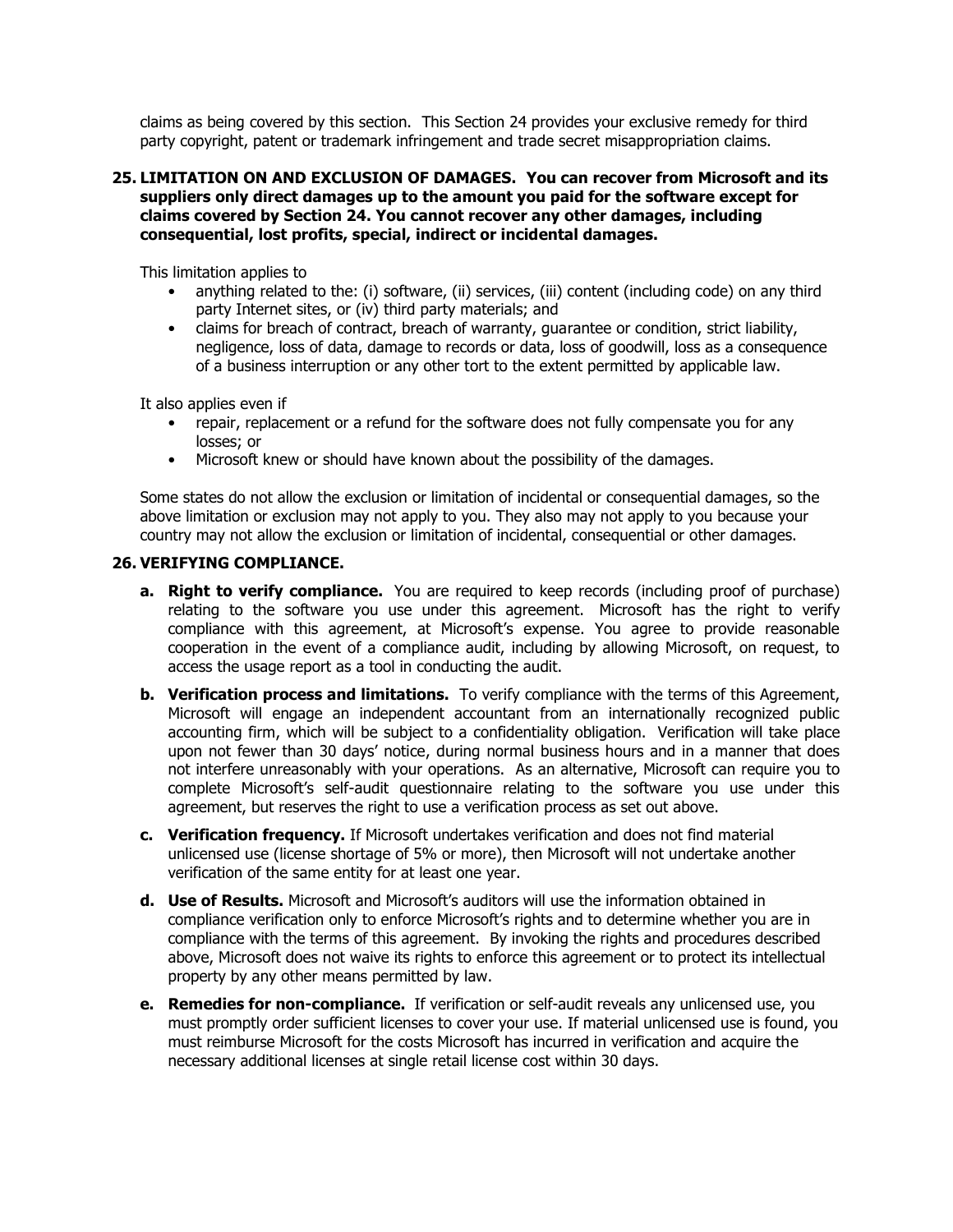#### **\*\*\*\*\*\*\*\*\*\*\*\*\*\*\*\*\*\*\*\*\*\*\*\*\*\*\*\*\*\*\*\*\*\*\*\*\*\*\*\*\*\*\*\*\*\*\*\*\*\*\*\*\*\*\*\*\*\*\*\*\*\*\*\*\*\*\*\*\*\*\*\*\***

#### **LIMITED WARRANTY**

**A. LIMITED WARRANTY.** If you follow the instructions, the software will perform substantially as described in the Microsoft materials that you receive in or with the software.

References to "limited warranty" are references to the express warranty provided by Microsoft. This warranty is given in addition to other rights and remedies you may have under law, including your rights and remedies in accordance with the statutory guarantees under local Consumer Law.

**B. TERM OF WARRANTY; WARRANTY RECIPIENT; LENGTH OF ANY IMPLIED WARRANTIES. The limited warranty covers the software for one year after acquired by the first user. If you receive supplements, updates, or replacement software during that year, they will be covered for the remainder of the warranty or 30 days, whichever is longer.** If the first user transfers the software, the remainder of the warranty will apply to the recipient.

**To the extent permitted by law, any implied warranties, guarantees or conditions last only during the term of the limited warranty.** Some states do not allow limitations on how long an implied warranty lasts, so these limitations may not apply to you. They also might not apply to you because some countries may not allow limitations on how long an implied warranty, guarantee or condition lasts.

- **C. EXCLUSIONS FROM WARRANTY.** This warranty does not cover problems caused by your acts (or failures to act), the acts of others, or events beyond Microsoft's reasonable control.
- **D. REMEDY FOR BREACH OF WARRANTY. Microsoft will repair or replace the software at no charge. If Microsoft cannot repair or replace it, Microsoft will refund the amount shown on your receipt for the software. It will also repair or replace supplements, updates and replacement software at no charge. If Microsoft cannot repair or replace them, it will refund the amount you paid for them, if any. You must uninstall the software and return any media and other associated materials to Microsoft with proof of purchase to obtain a refund. These are your only remedies for breach of the limited warranty.**
- **E. CONSUMER RIGHTS NOT AFFECTED. You may have additional consumer rights under your local laws, which this agreement cannot change.**
- **F. WARRANTY PROCEDURES.** You need proof of purchase for warranty service.
	- **1. United States and Canada.** For warranty service or information about how to obtain a refund for software acquired in the United States and Canada, contact Microsoft at
		- (800) MICROSOFT:
		- Microsoft Customer Service and Support, One Microsoft Way, Redmond, WA 98052-6399; or
		- visit www.microsoft.com/info/nareturns.htm.
	- **2. Europe, Middle East and Africa.** If you acquired the software in Europe, the Middle East or Africa, Microsoft Ireland Operations Limited makes this limited warranty. To make a claim under this warranty, you should contact either
		- Microsoft Ireland Operations Limited, Customer Care Centre, Atrium Building Block B, Carmanhall Road, Sandyford Industrial Estate, Dublin 18, Ireland; or
		- the Microsoft affiliate serving your country (see www.microsoft.com/worldwide).
	- **3. Australia.** If you acquired the software in Australia, contact Microsoft to make a claim at
		- 13 20 58; or
		- Microsoft Pty Ltd, 1 Epping Road, North Ryde NSW 2113, Australia.